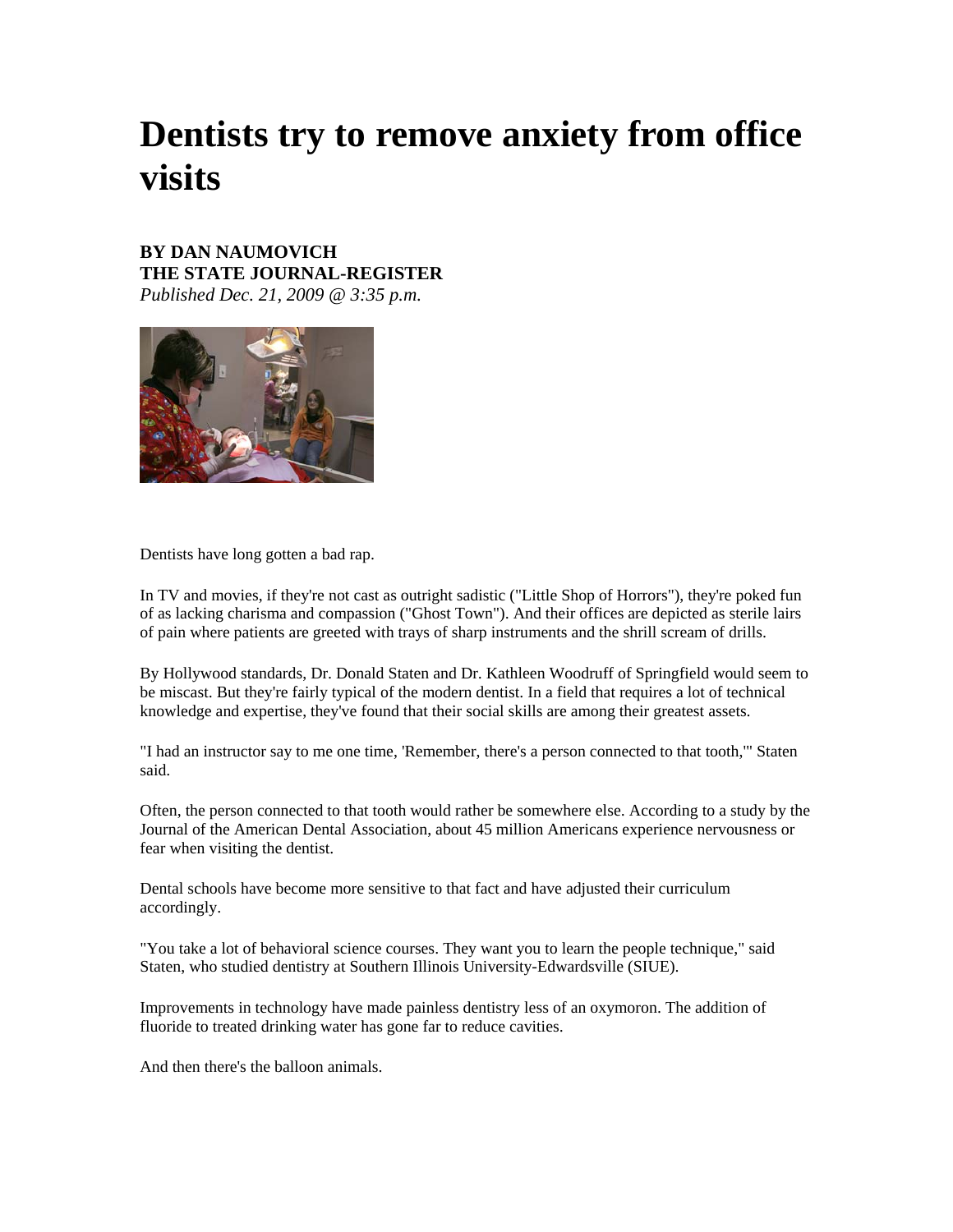Woodruff, 53, picked up the craft while attending dental school at the State University of New York in Buffalo. She was at a children's hospital as part of a pediatrics minor program and saw how the residents used balloon animals to entertain and relax their patients.

"It's probably the most practical skill I have. Even adults ask for them," Woodruff joked.

### **Introducing kids to the dentist**

Balloon animals are just part of the environment that Staten and Woodruff create at their office, 2041 West Iles Ave., to put patients at ease.

"We try to make our office look like a home," Staten said.

The walls of his personal office are papered with drawings made by his children and patients. Family photos are proudly displayed. And there are boxes of small toys given as tokens of bravery after successful visits.

Staten, 48, estimates that about 40 percent of their patients are under age 16. So he and Woodruff try to make children feel comfortable.

"All of our staff are pretty well-versed in the cartoons of the day," Staten said.

Staten recommends bringing in children at about age 3 so they can get familiar with the surroundings



of a dentist's office. Observing a parent or an older sibling during routine visit can help diffuse any anxiousness they may feel.

When children are old enough to require dental care, he's careful to proceed slowly. He's sympathetic to the fear his profession sometimes inspires.

"If a child is particularly scared, we'll bring them in for multiple appointments and not charge for any of those appointments, as many times as it takes to get them to relax," he said. "Kids aren't anxious because they want to be. They're not misbehaving because they're difficult. There's something intrinsic that is frightening them."

During these initial visits, the staff might show a child the instruments, explain what a procedure entails or just talk so they can get to know each other.

"The long-term investment we're making in their confidence is going to make them a good patient for us," Staten said.

That investment sometimes means thinking fast.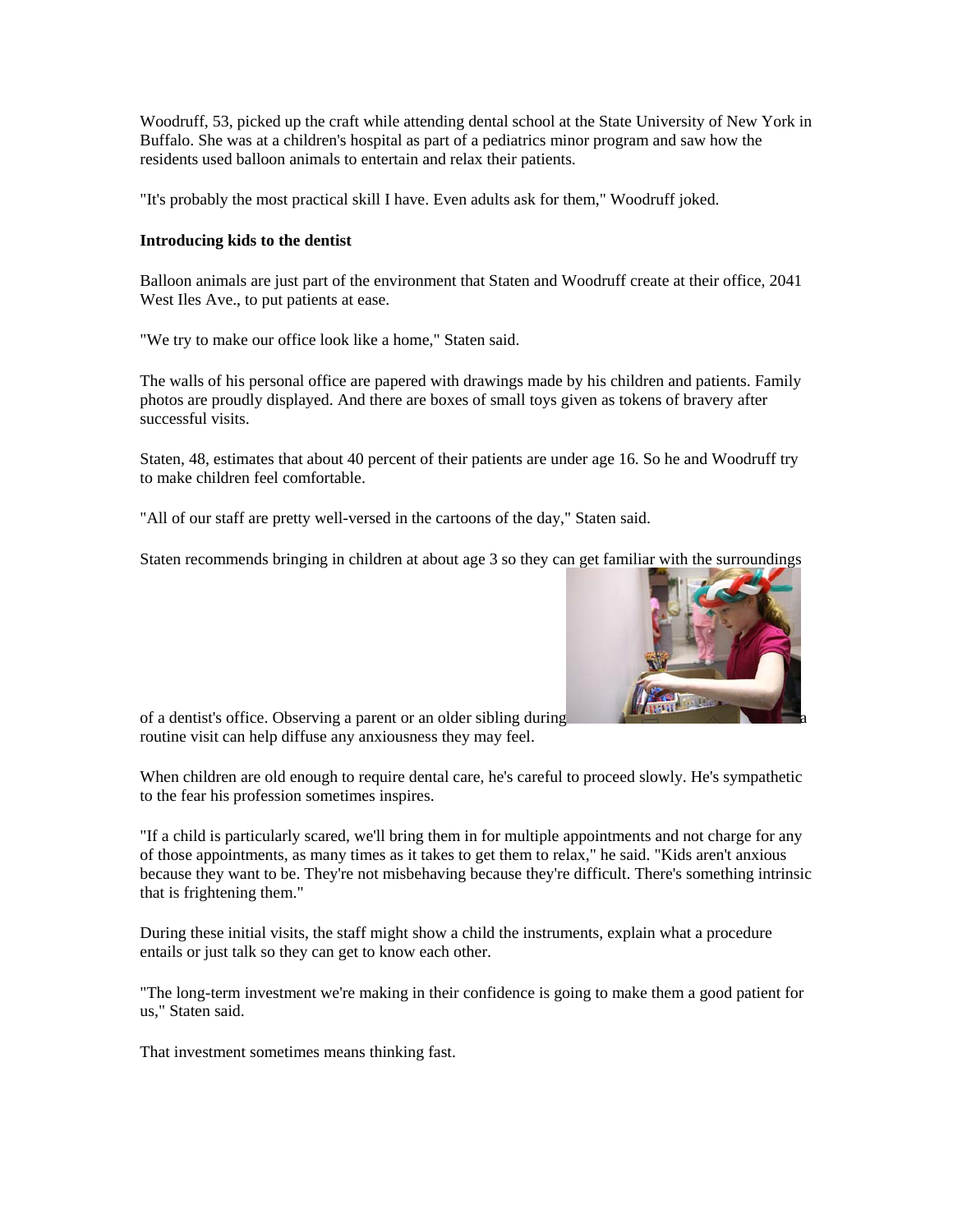One time, Woodruff treated a young girl, about 2 or 3 years old, who came in because she had taken a fall and knocked loose a tooth that needed to come out. To diffuse any nervousness, Woodruff started talking up the Tooth Fairy and the treasure the girl would find under her pillow in the morning.

During the procedure, as sometimes happens when baby teeth are extracted prematurely, the tooth popped out of the socket and sailed through the air, and that was the last anyone saw of it. (Woodruff thinks it fell down the heating register.) The girl had nothing but an empty space in her smile to show for her ordeal.

"I said to the father, 'If you can be back here in a half hour, I'll have a tooth for you,'" Woodruff recalled, laughing.

She ran home, retrieved one of her kid's baby teeth that she had saved over the years and brought it back to the office to give to the girl.

"My kids thought it was really gross, but we had built the Tooth Fairy up so much, what else were we going to do?" she said.

#### **Adults get nervous, too**

Of course, children aren't the only ones who need compassion. The dentists' approach to a nervous adult is similar to how they treat a scared child.

Staten recalled one adult patient whose fear manifested itself in an unusual way.

"I don't know if it was a reflection of his fear of dentistry or my personal appearance, but when I walked into the room, he'd start to gag," he said.

It was both a reflexive reaction and a defense mechanism that prevented Staten from performing any work. Over time and after many visits, they were able to get him to relax. Today, they can comfortably perform any procedure he requires.

Unlike dentist offices of yore, in which patients were put into a room and the door closed, Staten and Woodruff's office has an open floor plan. Patients can't see each other while they're being treated, but they can hear each other. Any sounds of discomfort, however, are drowned out by the lively banter of the dentists and their staff.

As much as anything, the constant chatter creates the family atmosphere that helps patients relax.

Staten is one of eight children, and he and his wife, Kathy, are the father of four. Woodruff also has seven siblings, and she and her husband, Bob, have three children. They say they feel comfortable around people of all ages, and working amidst bustle and activity.

They understand, however, that some patients prefer a more business-like atmosphere.

Staten had one patient who let him know what she thought of his gregarious personality.

"I brought her back and she said to me, 'I thought you'd never shut up. I sat out there and listened to you yak and yak; you were making me crazy,'" he recalled.